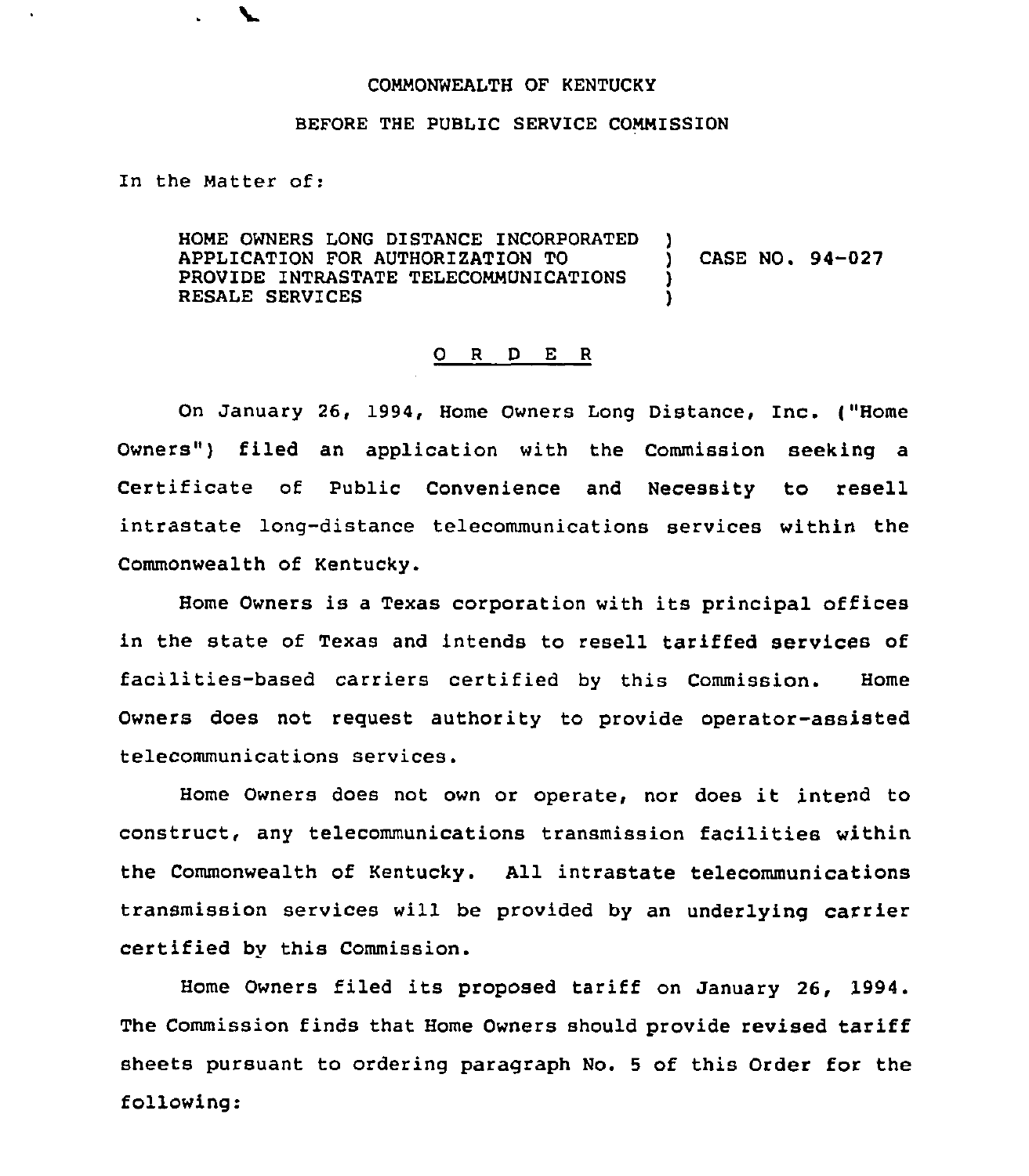1. Refer to Original Page 15, Section 4.3.1.2, Directory Assistance. Directory assistance charges should not exceed AT&T Communications of the South Central States, Inc.'s tariffed rates for InterLATA calls and the Local Exchange Carriers' tariffed rates for lntraLATA calls.

 $\mathbf{v}_{\infty}$ 

2. Refer to Original Page No. 13, Section 2.8.4, Payment and Billing. Clarify that the late payment penalty will be assessed only once on any bill and that any payment shall first be applied to the bill for services rendered.

The application provided by Home Owners demonstrates its financial, managerial, and technical capability to provide utility service. The Commission finds that Home Owners should be authorized to resell intrastate long-distance telecommunications services within the Commonwealth of Kentucky. The Commission further finds that the rates proposed by Home Owners, with the modifications prescribed above, should be approved as the fair, just, and reasonable rates to be charged.

The Commission, having considered the evidence of record and being otherwise sufficiently advised, HEREBY ORDERS that:

1. Home Owners be and it hereby is granted authority to resell intrastate long-distance telecommunications services within the Commonwealth of Kentucky on and after the date of this Order.

2. Home Owners' authority to provide service is strictly limited to those services described in this Order and Home application.

 $-2-$